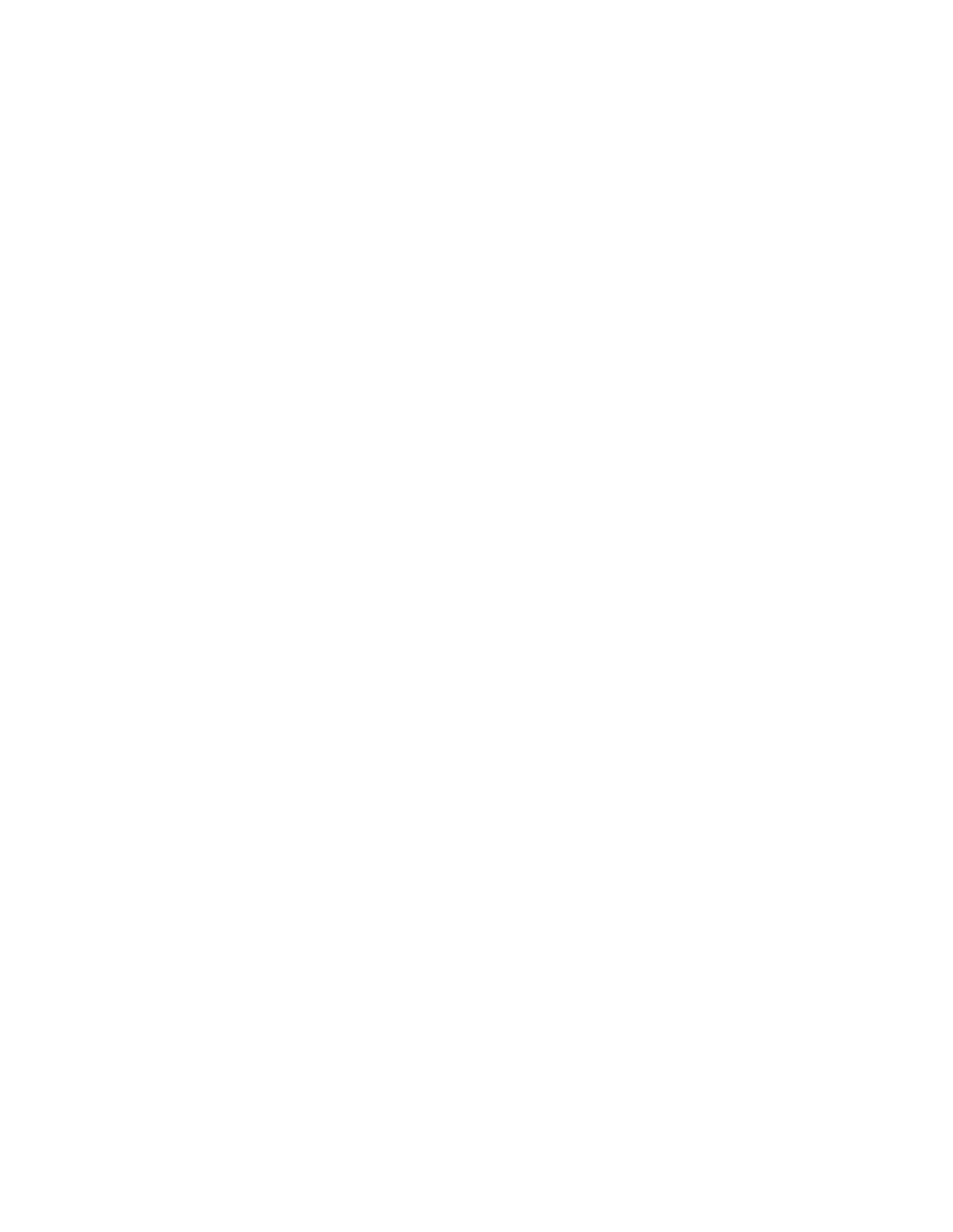# **TABLE OF CONTENTS**

## NORTH CAROLINA GENERAL STATUTES 130A-247 THROUGH 250

# **RULE TITLE**

# **PAGE**

| .1821 |  |
|-------|--|
| .1822 |  |
| .1823 |  |
| .1824 |  |
| .1825 |  |
| .1826 |  |
| .1827 |  |
| .1828 |  |
| .1829 |  |
| .1830 |  |
| .1831 |  |
| .1832 |  |
|       |  |
| .1833 |  |

EHS 3977 - INSPECTION OF LODGING ESTABLISHMENT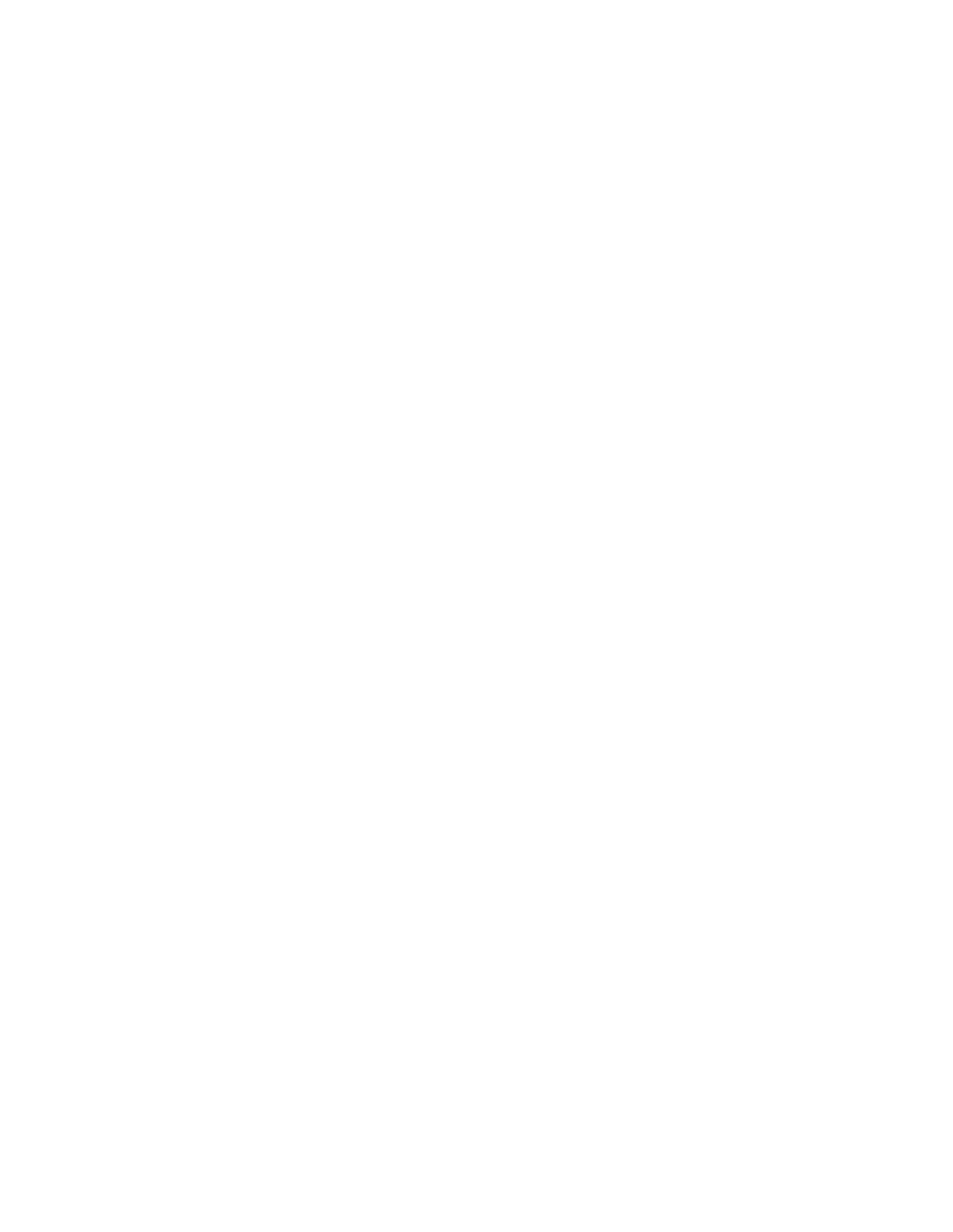## **SECTION .1800 - SANITATION OF LODGING PLACES**

## **15A NCAC 18A .1821 DEFINITIONS**

The following definitions shall apply throughout this Section:

- (1) "Accredited Program"
	- (a) "Accredited program" means a food protectionmanager certification programthat has been evaluated and listed by an accrediting agency as conforming to national standards for organizations that certify individuals.
	- (b) "Accredited program" refers to the certification process and is a designation based upon an independent evaluation of factors such as the sponsor's mission; organizational structure; staff resources; revenue sources; policies; public information regarding program scope, eligibility requirements, re-certification, discipline, and grievance procedures; and test development and administration.
	- (c) "Accredited program" does not refer to training functions or educationalprograms.
- (2) "Adulterated" has the meaning stated in the Federal Food, Drug, and Cosmetic Act, 402, 21 U.S.C. §342, which is hereby incorporated by reference, including subsequent amendments and Editions and which can be accessed free of charge at [https://www.gpo.gov/fdsys/pkg/USCODE-2010-title21/html/USCODE-](https://www.gpo.gov/fdsys/pkg/USCODE-2010-title21/html/USCODE-2010-title21-chap9-subchapIV-sec342.htm)[2010-title21-chap9-subchapIV-sec342.htm.](https://www.gpo.gov/fdsys/pkg/USCODE-2010-title21/html/USCODE-2010-title21-chap9-subchapIV-sec342.htm)
- (3) "Approved" means acceptable to the regulatory authority based upon a determination of conformity with principles, practices, and generally recognized standards that protect publichealth.
- (4) "Bed and Breakfast Home" means bed and breakfast home as defined in G.S. 130A-247(5a).
- (5) "Bed and Breakfast Inn" means bed and breakfast inn as defined in G.S. 130A-247(6).
- (6) "CFR" means Code of Federal Regulations.
- (7) "Clean" means washed and free from dirt, marks, or unwanted matter.
- (8) "Department" means the North Carolina Department of Health and Human Services.
- (9) "Employee" means the permit holder, person in charge, food employee, person having supervisory or management duties, person on the payroll, family member, volunteer, person performing work under contractual agreement, or other person working in a lodgingestablishment.
- (10) "Equipment" means an article that is used in the operation of a lodging establishment such as a freezer, grinder, hood, ice machine, water fountain, meat block, mixer, oven, reach-in refrigerator, scale, sink, slicer, stove, table, temperature measuring device for ambient air,vending machine, or warewashing machine.
- (11) "Food" means a raw, cooked, or processed edible substance, ice, beverage, or ingredient used or intended for use or for sale in whole or in part for human consumption, or chewinggum.
- (12) "Food-contact surface" means:
	- (a) A surface of equipment or a utensil with which food normally comes into contact;or
	- (b) A surface of equipment or a utensil from which food may drain, drip, orsplash:
		- (i) Into a food product; or
			- (ii) Onto a surface normally in contact with food.
- (13) "Food employee" means an individual working with unpackaged food, food equipment or utensils, or food contact surface.
- (14) "Furnishings" means furniture, fittings, window coverings, and other accessories, including decorative accessories.
- (15) "Good Repair" means equipment and utensils shall be maintained in a state of repair and condition that meets the requirements specified under Parts 4-1 and 4-2 of the Food Code as incorporated by reference in Rule 15A NCAC 18A .2650.
- (16) "Guest Rooms" means the accommodations or designated areasfor persons who pay for the services of the lodging establishment, such as bedrooms, suite areas, and bathrooms.
- (17) "Handwashing sink" means a lavatory, basin, or vessel for washing, a washbasin, or a plumbing fixture placed for use in personal hygiene and designed for the washing of the hands. This includes an automatic handwashing facility.
- (18) "Kitchenware" means food preparation and storage utensils.
- (19) "Linen" means fabric items such as bedding, towels, cloth hampers, cloth napkins, table cloths, wiping cloths, and work garments including cloth gloves.
- (20) "Lodging establishment" means all hotels, motels, inns, tourist homes, and other places providing lodging accommodations for pay. Facilities described in G.S. 130A-250 (1) through (5) shall not be regulated as "lodging establishment." For the purposes of this Section, the term "lodging establishment" also includes bed and breakfast homes and bed and breakfast inns.
- (21) "mg/L" means milligrams per liter, which is the metric equivalent of parts per million (ppm).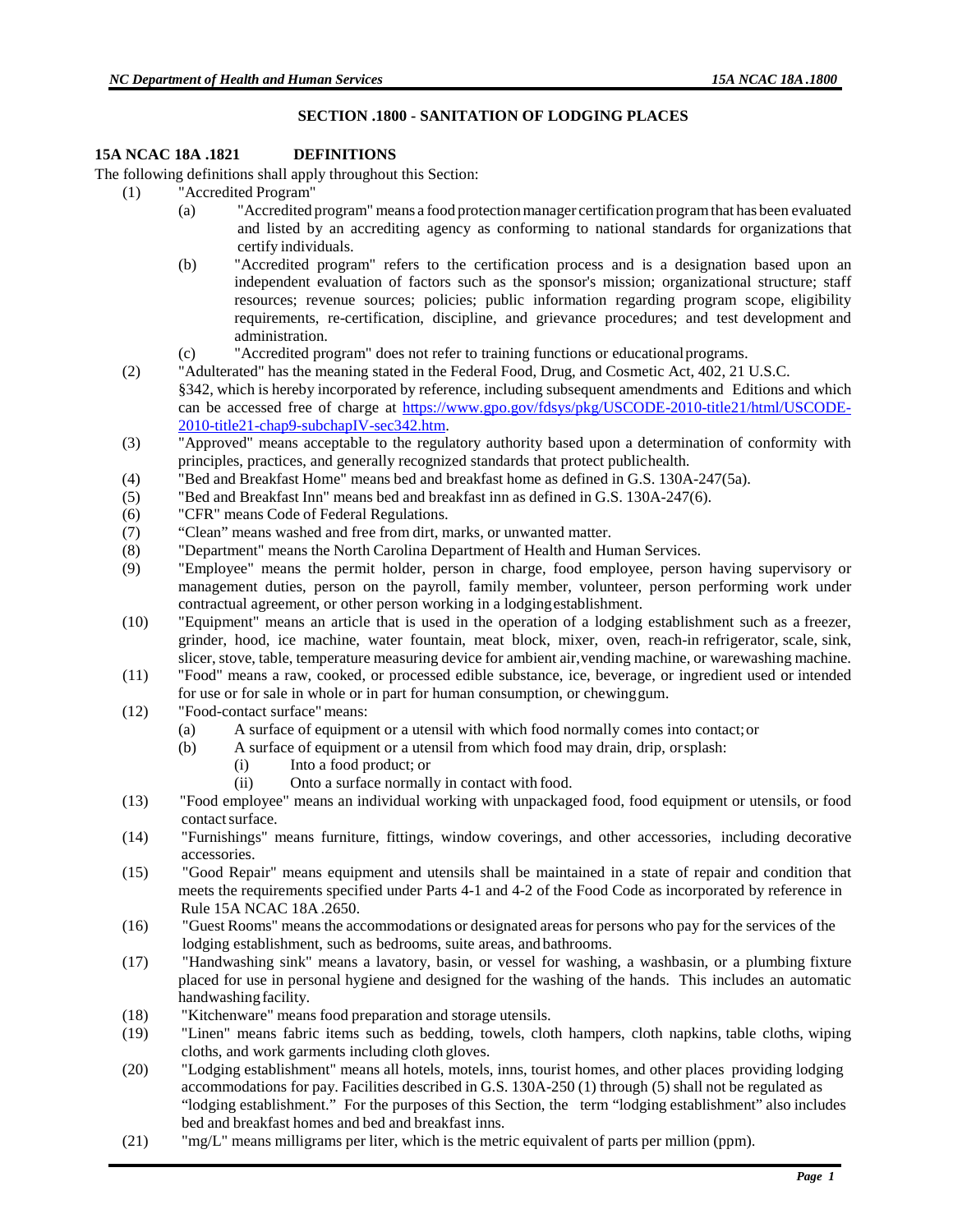- (22) "Packaged" means bottled, canned, cartoned, bagged, or wrapped, whether packaged in a food establishment or a food processing plant.
- (23) "Permit" means the document issued by the regulatory authority that authorizes a person to operate a lodging establishment.
- (24) "Permit Holder" means:
	- (a) The person in charge who resides in and owns or rents the bed and breakfast home or bed and breakfast inn.
	- (b) The legal entity responsible for the operation of the lodging establishment, such as the owner, the owner's agent, or other person.
- (25) "Person" means person as defined in G.S. 130A-2(7).
- (26) "Person in charge" means the individual present at a lodging establishment who is responsible for the operation at the time of inspection.
- (27) "Physical facilities" means the structure and interior surfaces of a lodging establishment, including furnishings and accessories such as soap and towel dispensers and attachments, such as light fixtures and heating or air conditioning system vents.
- (28) "Poisonous or toxic materials" means substances that are not intended for ingestion and are included in four categories:
	- (a) Cleaners and sanitizers, which include cleaning and sanitizing agents and agents such as caustics, acids, drying agents, polishes, and other chemicals;
	- (b) Pesticides, except sanitizers, which include substances such as insecticides and rodenticides;
	- (c) Substances that are necessary for the operation and maintenance of the establishment such as nonfood grade lubricants and personal care items; and
	- (d) Substances that are not necessary for the operation and maintenance of the establishment and are on the premises for retail sale, such as petroleum products and paints.
- (29) "Potentially Hazardous Food" means potentially hazardous food (time/temperature control for safety food) to limit pathogenic microorganism growth or toxin formation.
- (30) "Premises" means the physical facility, its contents, and the contiguous land or property under the control of the permit holder.
- (31) "Refuse" means solid waste not carried by water through the sewage system.
- (32) "Registered Environmental Health Specialist" means an Environmental Health Specialist as defined in G.S. 90A-51(2b) who has registered in accordance with G.S.90A-51(4).
- (33) "Regulatory Authority" means the Department or authorized agent of the Department.
- (34) "Sanitization" means the application of cumulative heat or chemicals on cleaned food-contact surfaces that, when evaluated for efficacy, is sufficient to yield a reduction of 5 logs, which is equal to a 99.999% reduction, of representative diseasemicroorganisms.
- (35) "Sewage" means liquid waste containing animal or vegetable matter in suspension or solution and may include liquids containing chemicals in solution.
- (36) "Single-use articles" means tableware, carry-out utensils, and other items such as bags, containers, placemats, stirrers, straws, toothpicks, and wrappers that are designed and constructed for one time, one person use after which they are intended for discard. It also includes utensils and bulk food containers designed and constructed to be used once and discarded, such as wax paper, butcher paper, plastic wrap, formed aluminum food containers, jars, plastic tubs or buckets, bread wrappers, pickle barrels, ketchup bottles, and number 10 cans.
- (37) "Tableware" means eating, drinking, and serving utensils for table use such as flatware including forks, knives, and spoons; hollowware including bowls, cups, serving dishes, and tumblers; and plates.
- (38) "Temperature measuring device" means a thermometer, thermocouple, thermistor or other device that indicates the temperature of food, air, or water.
- (39) "Transitional Permit" means a permit issued by the regulatory authority upon the transfer of ownership or lease of an existing lodging establishment to allow the correction of construction and equipment problems that do not represent an immediate threat to publichealth.
- (40) "Utensil" means a food-contact implement or container used in the storage, preparation, transportation, dispensing, sale, or service of food, such as kitchenware or tableware that is multiuse, singleservice, or single-use; gloves used in contact with food; temperature sensing probes of food temperature measuring devices; and probe-type price or identification tags used in contact with food.
- (41) "Warewashing" means the cleaning and sanitizing of utensils and food-contact surfaces of equipment.

 *History Note: Authority G.S. 130A-4; G.S. 130A-6; G.S. 130A-248; Eff. October 1, 2017.*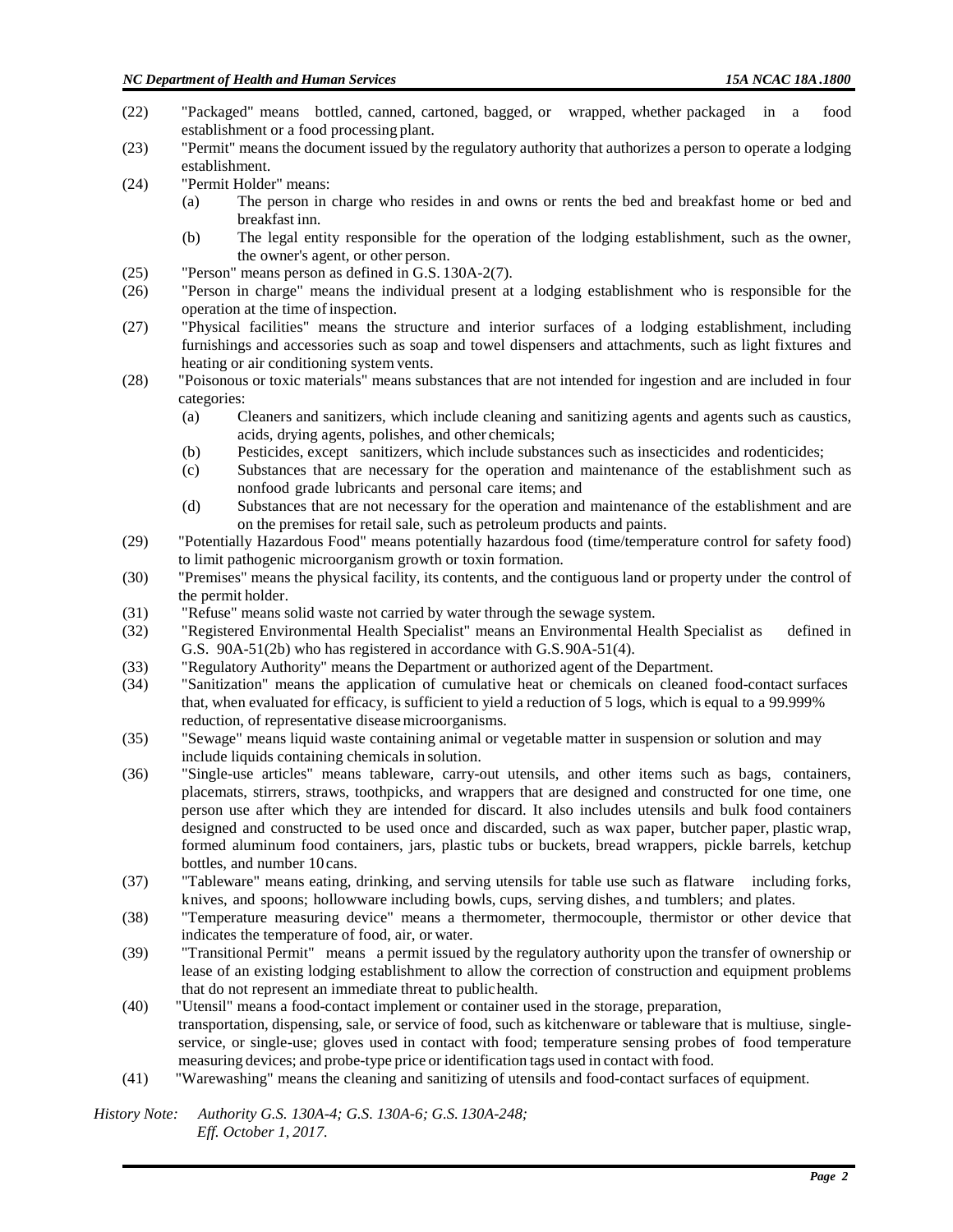#### **15A NCAC 18A .1822 MANAGEMENT AND PERSONNEL**

(a) Bed and breakfast homes or bed and breakfast inns shall comply with Parts 2-1 through 2-4 of the Food Code as amended by Rule 15A NCAC 18A .2652, with the followingexceptions:

- (1) Food preparation shall not beprohibited in a bed and breakfast home or bed and breakfast inn.
- (2) Nothing shall prohibit family style dining or return to self-service areas such as buffets in a bed and breakfast home or bed and breakfast inn.
- (3) The requirement in Section 2-102.12 of the Food Code as amended by Rule 15A NCAC 18A .2652 shall be effective one year after the effective date of thisRule.

(b) Lodging establishment employees shall comply with the requirements of Sections 2-301.11, 2-301.12, 2-301.14, 2-301.15, 2-304.11, 2-401.11, 2-401.12, and 2-403.11 of the Food Code as amended by Rule 15A NCAC 18A .2652.14

 *History Note: Authority G.S. 130A-4; G.S. 130A-6; G.S. G.S. 130A-248; Eff. October 1, 2017.*

#### **15A NCAC 18A .1823 FOOD**

(a) Lodging establishments that prepare and serve food shall obtain a food establishment permit unless exempted by G.S. 130A-250.

(b) Food prepared in a bed and breakfast home or a bed and breakfast inn shall comply with Chapter 3 of the Food Code as amended by Rule 15A NCAC 18A .2653. The rules in this Section shall not prohibit family style service in bed and breakfast homes and bed and breakfast inns, and no additional protection or labeling of food shall be required during display and service in these establishments.

(c) In lodging establishments, ice used for room service shall be manufactured from a water supplythat complies with 15A NCAC .1700, "Rules Governing the Sanitation of Protection of Water Supplies Rules" and 15A NCAC 18C Rules and shall be stored and handled in a manner so as to prevent contamination. All ice machines for use by guests shall dispense ice without exposing stored ice to guests.

 *History Note: Authority G.S. 130A-4; G.S. 130A-6; G.S. 130A-248; Eff. October 1, 2017.*

## **15A NCAC 18A .1824 EQUIPMENT AND UTENSILS**

(a) Food-contact surfaces shall comply with Parts 4-1 and 4-2 of the Food Code as amended by Rule 15A NCAC 18A .2654. This shall not prohibit the use of domestic equipment.

(b) Equipment and utensils shall be kept clean and in good repair.

(c) All kitchenware and food-contact surfaces of equipment, excluding cooking surfaces of equipment, used in the preparation or serving of food or drink, and all food storage utensils, in a bed and breakfast home or bed and breakfast inn shall be cleaned and sanitized, as required in Parts 4-6 and 4-7 of the Food Code as amended by Rule 15A NCAC 18A .2654 after each use, air dried, and stored in a manner to prevent contamination.

(d) Cooking and baking equipment in a bed and breakfast home or bed and breakfast inn shall be cleaned no less than once each day.

(e) Nonfood-contact surfaces of equipment shall be clean.

(f) Sanitizers used for sanitization of kitchenware and food-contact surfaces shall be maintained as required in Part 4-5 of the Food Code as amended by Rule 15A NCAC 18A .2564.

(g) Nothing in this Rule shall require sanitization as exempted in guest rooms per G.S. 130A-248 18 (a3) (3).

(h) Sinks in guest rooms shall be sanitized before washing multi-useutensils.

(i) Single-use articles may be used if discarded after each use. Single-use articles must be stored and handled to prevent contamination.

(j) A food temperature measuring device with a small diameter probe shall be provided and accessible for use by employees in ensuring attainment and maintenance of food temperatures.

(k) A test kit or other device that measures the concentration in mg/L of sanitizing solutions shall be provided by the lodging establishment.

(l) Equipment for preparing coffee and tea shall be kept clean, but is exempt from sanitization required by Paragraph (c) of this Rule.

 *History Note: Authority G.S. 130A-4; G.S. 130A-6; G.S. 130A-248; Eff. October 1, 2017.*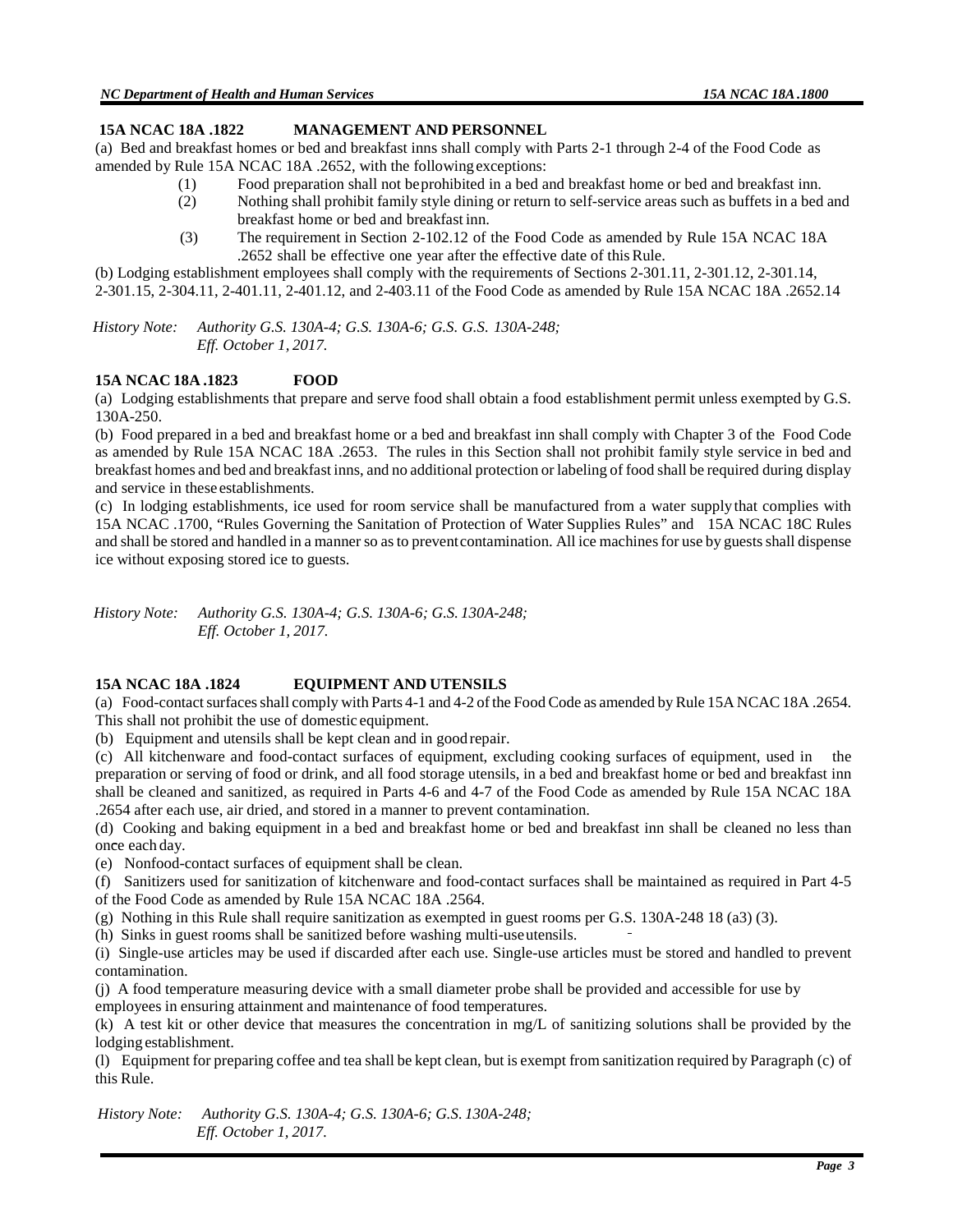## **15A NCAC 18A .1825 WATER, PLUMBING, AND WASTE**

(a) Water, plumbing, and waste shall comply with Chapter 5 of the Food Code as amended by Rule 15A NCAC 18A .2655. The requirements of Sections 5-202.12, 5-203.11, 5-203.12, 5-203.13, 5-204.11, and 5-205.11 of the Food Code as amended by Rule 15A NCAC 18A .2655 shall be effective one year after the effective date of this Rule.

(b) Bed and breakfast homes that are permitted prior to April 2017 and only serve the breakfast meal shall not be required to provide a separate handwashing sink in thekitchen.

(c) A handwashing sink, located to allow use by employees handling clean and soiled linen, shall be provided. This requirement shall be effective one year after the effective date of this Rule. Facilities that do not have handwashing sinks in soiled linen areas shall not be required to install additional lavatories if a hand hygiene program, approved by the regulatory authority, is used.

(d) Baths, handwashing sinks, and toilets shall be provided for each guest room or unit in lodging establishments constructed on or after December 1, 1988.

(e) All refuse shall be collected and stored in covered receptacles. Refuse receptacles shall be kept clean and in good repair.

(f) Where dumpsters are used, a contract for off-site cleaning shall constitute compliance with Paragraph (e) of this Rule. (g) Refuse shall be removed from the premises at a frequency that will prevent the development of odors and other conditions that attract or harbor insects and rodents.

*History Note: Authority G.S. 130A-4; G.S. 130A-6; G.S. 130A-248; Eff. October 1, 2017.*

# **15A NCAC 18A .1826 PHYSICAL FACILITIES**

(a) Handwashing sinks as required in Rule .1825 in this Section shall be supplied with hand soap, and either individual, disposable towels; a continuous towel system that supplies the user with a clean towel; a heated-air hand drying device; or a hand drying device that employs an air-knife system that delivers high velocity, pressurized air at ambient temperatures. Handwashing sinks in guest rooms shall be supplied with soap and clean towels.

(b) Toilets or urinals shall be provided as in Rule .1825 of this Section and shall have a supply of toilet tissues available at each toilet.

(c) Sinks, vanities, toilets, and showers in guest rooms shall be cleaned and sanitized between guests.

(d) The light intensity shall be minimum 215 lux/20 foot candles at a distance of 75 cm/30 inches above the floor in areas used for handwashing, warewashing, and equipment and utensil storage, and in toilet rooms.

(e) Where natural ventilation only is provided, outside openings shall be screened and in good repair. Windows and doors shall be kept clean and in good repair.

(f) Physical facilities shall be kept clean and in good repair.

(g) Perimeter walls and roofs shall protect the lodging establishment from the weather and the entryof insects, rodents, and other pests.

(h) Furnishings, bathroom fixtures, carpets, and other accessories in guest rooms, shall be kept clean and in good repair.

(i) The premises and guest rooms shall be maintained free of insects, rodents, and other pests. The presence of insects, rodents, and other pestsshall be controlled to eliminate their presence on the premises by: inspecting incoming shipments of food and supplies; inspecting the premises for evidence of pests; and eliminating harborage conditions.

(j) Live animals shall be prohibited from entering areas of food preparation, storage, sales, display, ordining. This excludes service animals accompanying persons with disabilities in areas that are not used for food preparation.

*History Note: Authority G.S. 130A-4; G.S. 130A-6; G.S. 130A-248; Eff. October 1, 2017.*

#### **15A NCAC 18A .1827 PREMISES, STORAGE, POISONOUS OR TOXIC MATERIALS**

(a) There shall be no fly or mosquito breeding places, rodent harborages, or undrained areas on the premises. The premises shall free of litter and items unnecessary to the operation or maintenance of the lodging establishment, such as equipment that is nonfunctional or no longer used.

(b) Only pesticides that have been registered with the EPA and with the N.C. Department of Agriculture and Consumer Services shall be used and only for the specific use for which they have been approved. Such pesticides shall be used as directed on the label and shall be handled and stored to avoid health hazards. Pesticides shall not be accessible to guests. (c) Household cleaning agents such as bleaches, detergents, and polishes shall be used and stored according to

manufacturer's recommendations.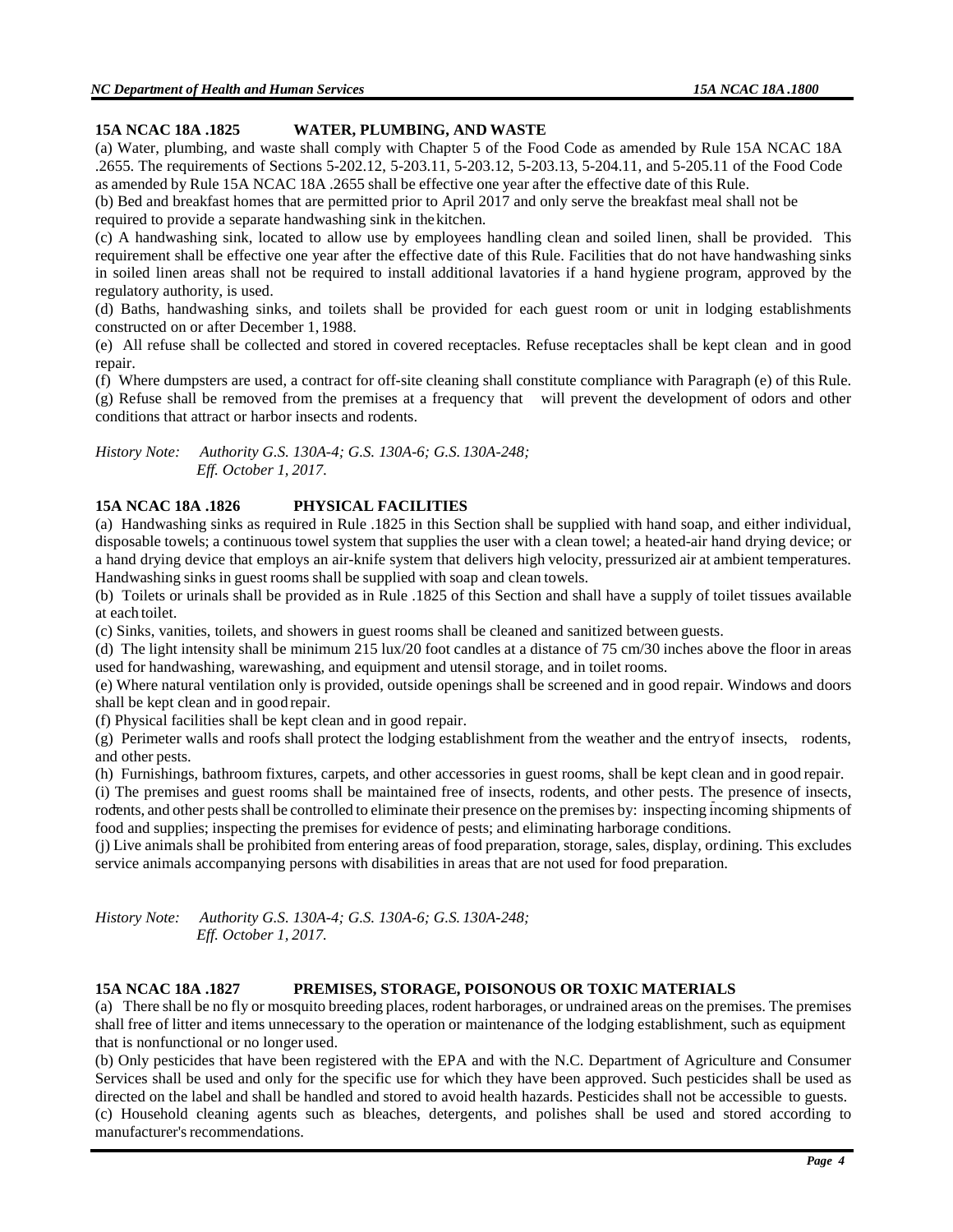(d) Sanitizing solutions shall not be stored in or dispensed from containers previously containing other poisonous or toxic materials.

(e) Chemical sanitizers and other chemical antimicrobials applied to food-contact surfaces shall meet the requirements specified in "§ 40 CFR 180.940," tolerance exemptions for active and inert ingredients for use in antimicrobial formulations (food-contact surface sanitizing solutions). § 40 CFR 180.940 is hereby incorporated by reference, including all subsequent editions and amendments, and can be accessed free of charge at all subsequent editions and amendments, and can be accessed free of charge at [https://www.gpo.gov/fdsys/granule/CFR-2012-title40-vol25/CFR-2012-title40-vol25-sec180-940/content-detail.html.](https://www.gpo.gov/fdsys/granule/CFR-2012-title40-vol25/CFR-2012-title40-vol25-sec180-940/content-detail.html)

(f) Medications under the control of the permit holder shall be stored in a manner to avoid contamination of food and food contact surfaces.

(g) A storage area shall be provided for building and ground maintenance tools and supplies and stored in a manner to avoid contamination of food and food contact surfaces, linen, and single-use articles.

*History Note: Authority G.S. 130A-4; G.S. 130A-6; G.S. 130A-248; Eff. October 1, 2017.*

## **15A NCAC 18A .1828 LAUNDRY AND LINENS**

(a) Except as specified in paragraph (b) of this Rule, clean bed and bath linen in good repair shall be provided for each guest who is provided accommodations and shall be changed between successive guests. Two sheets shall be provided for each bed. The lower sheet shall be folded under both ends of the mattress. The upper sheet shall be folded under the mattress at the lower end.

(b If bed covers are not cleaned between successive guests, the upper sheet shall be folded under the mattress at the lower and folded over the bed cover minimum six inches at the top end.

(c) Clean linen and supplies shall be stored in cabinets, or on shelves in linen and supply storage rooms. Cabinets, shelves, and storage rooms shall be in good repair and kept clean.

(d) Items on housekeeping carts shall be arranged in a manner to prevent cross-contamination between soiled and cleaned items. Housekeeping carts shall be kept clean and stored to protect items from contamination.

(e) Soiled laundry shall be handled and stored separately from clean laundry using separate cleanable carts or bags. Carts used for soiled laundry shall be labeled or identified for soiled laundry use only.

*History Note: Authority G.S. 130A-4; G.S. 130A-6; G.S. 130A-248; Eff. October 1, 2017.*

#### **15A NCAC 18A .1829 PERMITS**

(a) No permit for a lodging establishment shall be issued to a person until an application is submitted in accordance with Rule .1833 and an evaluation by the regulatory authority showsthat the establishment complies with this Section. However, for bed and breakfast homes and inns, the regulatory authority shall allow a period of 210 days after the date of issuance of the permit to comply with the certified food protection manager requirements in Rule .1822 of this Section.

(b) Upon transfer of ownership of an existing lodging establishment, the regulatory authority shall complete an evaluation. If the lodging establishment satisfies all the requirements of the rules, a permit shall be issued. If the lodging establishment does not satisfy all the requirements of the rules, a permit shall not be issued. A transitional permit shall be issued if the regulatory authority determines that the noncompliant items are construction or equipment problems that do not represent an immediate threat to public health. The transitional permit shall expire 180 days after the date of issuance, unless suspended or revoked before that date, and shall not be renewed. Upon expiration of a transitional permit, the permit holder shall have corrected the noncompliant items and obtained a permit, or the lodging establishment shall not continue to operate.

(c) The regulatory authority shall impose conditions on the issuance of a permit or a transitional permit if necessary to ensure that a lodging establishment remains in compliance with this Section. Conditions may be specified forone or more of the following areas:

- (1) The number of bedrooms or persons housed;
- (2) The amount of laundry or kitchen and warewashing equipment on the premises;
- (3) Time schedules in completing minor construction items;
- (4) Modification or maintenance of water supplies, water use fixtures, and sanitary sewage systems;
- (5) Use of facilities for more than one purpose;
- (6) Continuation of contractual arrangements upon which basis the permit was issued; or,
- (7) Any other conditions necessary for a lodging place to remain in compliance with this Section.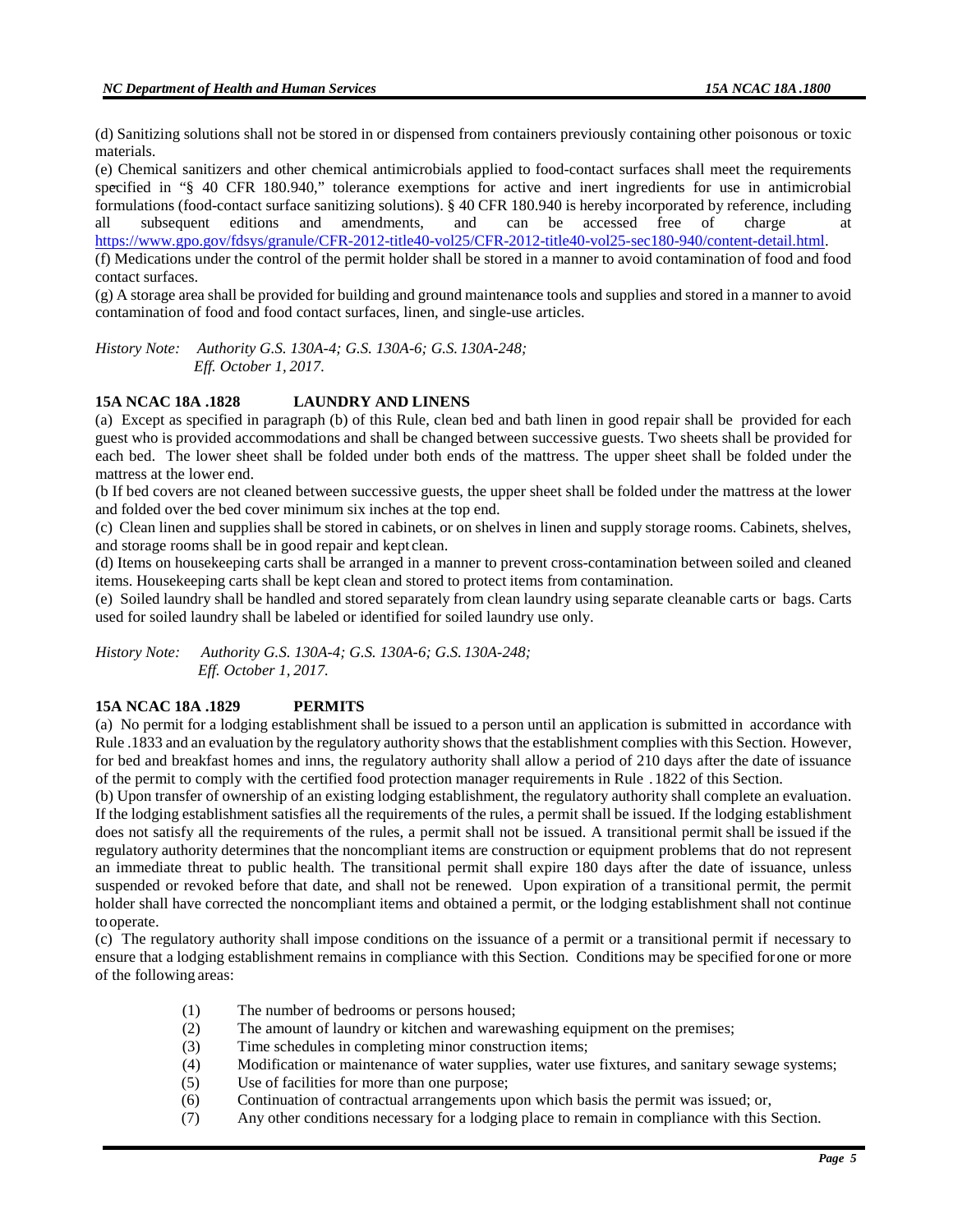(d) If a permit or transitional permit has been suspended, the suspension shall be lifted if the regulatory authorityhas evaluated the lodging establishment and found that the violations causing the suspension have been corrected. If a permit or transitional permit has been revoked, a new permit shall be issued only after a request is made by the permit holder and the regulatory authority has evaluated the lodging establishment and found it to comply with the rules of this Section. The evaluations shall be conducted within 15 days after the request is made by the permit holder.

*History Note: Authority G.S. 130A-4; G.S. 130A-6; G.S. 130A-248; Eff. October 1, 2017.*

## **15A NCAC 18A .1830 PUBLIC DISPLAY OF GRADE CARD**

(a) Upon initial inspection of a lodging establishment or if a renovation or other change in the establishment makes the grade card not visible, the regulatory authority shall designate the location for posting the grade card. The grade card shall be located in a conspicuous place where it may be readily observed by the public upon entering the lodging establishment. If the person in charge of the lodging establishment objects to the location designated by the regulatory authority, the grade card may be posted in another location that meets the criteria of this Rule if agreed upon by the person in charge and the regulatory authority.

(b) When an inspection of a lodging establishment is made, the regulatory authority shall remove the existing grade card, issue a new grade card, and post the new grade card in the same location where the grade card was previously posted as long as that location remains conspicuous. The person in charge of the lodging establishment shall keep the grade card posted at the designated location at all times. The grade card may be posted in another location that meets the criteria of this Rule if agreed upon by the person in charge and the regulatory authority.

(c) The grade card issued by the Department shall be posted. The posted grade card shall be black on a white background. The alphabetical and numerical rating shall be 1.5 inches in height.

*History Note: Authority G.S. 130A-4; G.S. 130A-6; G.S. 130A-248; G.S.130A-249; Eff. October 1, 2017.*

## **15A NCAC 18A .1831 INSPECTIONS AND REINSPECTIONS**

(a) Upon entry into a lodging establishment, the regulatory authority shall provide identification and the purpose in visiting that establishment. The regulatory authority shall inquire as to the identity of the person in charge and invite the person in charge to accompany the regulatory authority during the inspection. If no employee is identified as the person in charge, the regulatory authority shall invite an employee to accompany them on the inspection. Following the inspection, the regulatory authority shall offer to review the results of the inspection with the person in charge or employee, as applicable.

(b) The grading of lodging establishments shall be conducted using an inspection form furnished by the regulatory authority. The form shall provide the followinginformation:

- (1) The name and mailing address of the lodging establishment;
- (2) The name of the permit holder;
- (3) The permit status and score given;
- (4) Standards of construction and operation as listed in Rules .1821 through .1834 of this Section.
- (5) An explanation for all points deducted;
- (6) The signature of the regulatory authority; and
- (7) The date.

(c) The grading of lodging establishments shall be based on the standards of operation and construction as set forth in Rules .1821 through .1834 of this Section.

(d) The Inspection of Lodging Establishment form shall be used to document points assessed for violation of the rules of this Section asfollows:

- (1) Violation of Part 2-1 of the Food Code incorporated by reference in Rule .1822 of this Section related to person in charge present, certification by accredited program or performs duties shall equal no more than 2 points.
- (2) Violation of Part 2-1 of the Food Code incorporated by reference in Rule .1822 of this Section related to management awareness, policy present, and allergy awareness shall equal no more than 2 points.
- (3) Violation of Part 2-2 of the Food Code incorporated by reference in Rule.1822 of this Section related To use of reporting, restriction, and exclusion shall equalno more than 2 points.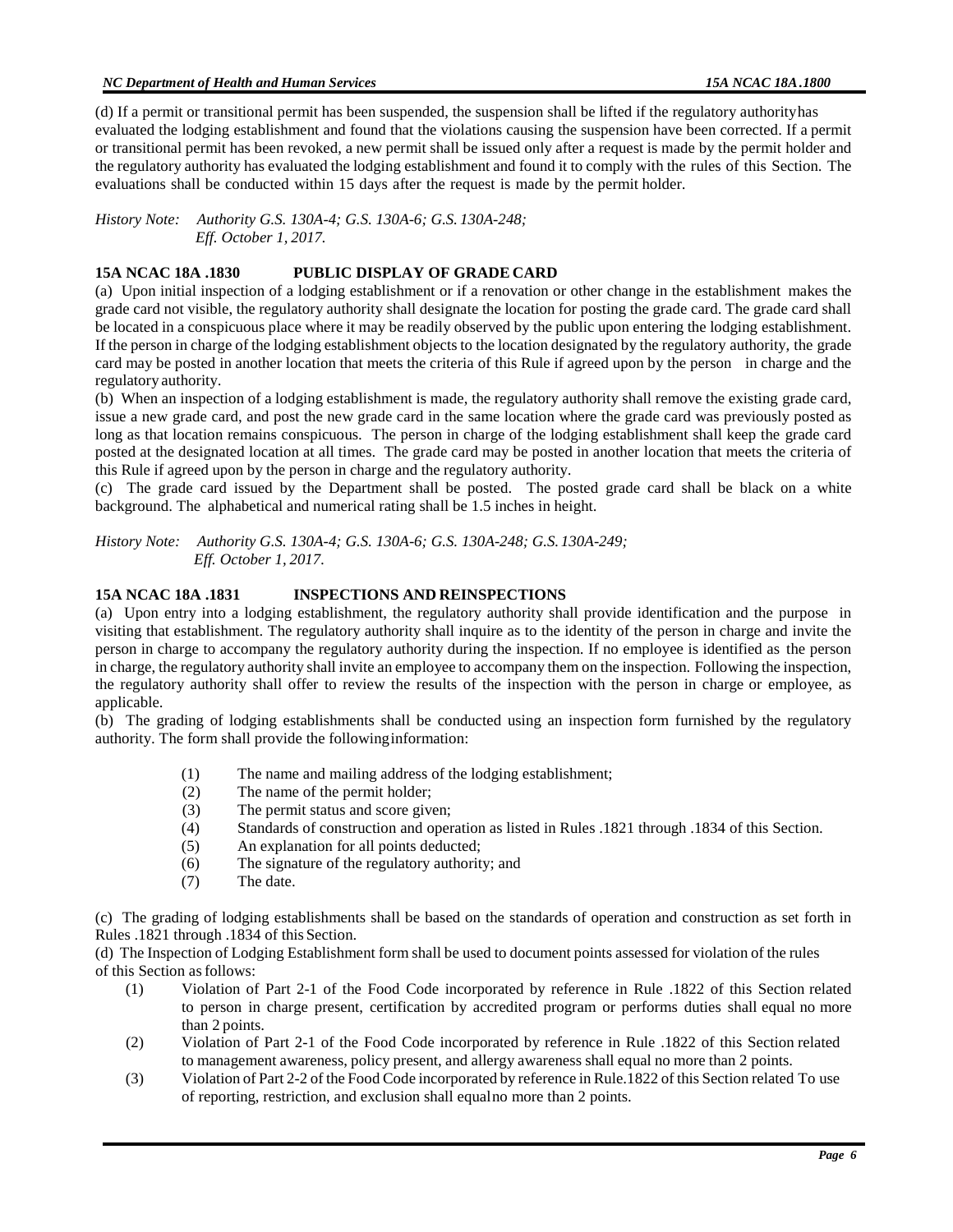- (4) Violation of Part 2-4 or Chapter 3 of the Food Code incorporated by reference in Rules.1822 and .1823 of this Section related to eating, tasting, drinking, or tobacco use shall equal no more than 1 point.
- (5) Violation of Parts 2-3 through 2-4 of the Food Code incorporated by reference in Rule .1822 of this Section related to personal cleanliness and hair restraints shall equal no more than 1 point.
- (6) Violation of Part 2-3 or Chapter 3 of the Food Code incorporated by reference in Rules .1822 and .1823 of this Section related to hands clean shall equal no more than 4 points.
- (7) Violation of Chapter 3 of the Food Code incorporated by reference in Rule .1823 of this Section related to food obtained from approved source, good condition, safe, and unadulterated shall equal no more than 3 points.
- (8) Violation of Chapter 3 of the Food Code incorporated by reference in Rule .1823 of this Section related to food separated and protected from contamination shall equal no more than 3 points.
- (9) Violation of Rule .1823 or Chapter 3 of the Food Code incorporated by reference in Rule .1823 of this Section related to food protected from environmental or other sources of contamination, including proper dispensing of ice, shall equal no more than 3points.
- (10) Violation of Chapter 3 of the Food Code incorporated by reference in Rule .1823 of this Section related to cooking/reheating temperatures shall equalno more than 3 points.
- (11) Violation of Chapter 3 of the Food Code incorporated by reference in Rule .1823 of this Section related to proper cooling and approved methods shall equal no more than 3points.
- (12) Violation of Chapter 3 of the Food Code incorporated by reference in Rule .1823 of this Section related to cold/hot holding temperatures shall equal no more than 3points.
- (13) Violation of Chapter 3 of the Food Code incorporated by reference in Rule .1823 of this Section related to date marking shall equal no more than 3points.
- (14) Violation of Rule .1824 or Parts 4-1 through 4-2 of the Food Code incorporated by reference in Rule .1824 of this Section related to equipment, food and nonfood-contact surfaces approved, cleanable, properly designed, constructed and used shall equal no more than 1point.
- (15) Violation of Rule .1824 of this Section related to utensils, equipment properly stored, dried and handled shall equal no more than 1 point.
- (16) Violation of Rule .1824 or Part 4-6 of the Food Code incorporated by reference in Rule .1824 of this Section related to warewashing facilities installed, maintained and used shall equal no more than 2 points.
- (17) Violation of Rule 1824 or Parts 4-5 through 4-7 of the Food Code incorporated by reference in Rule .1824 of this Section or of Rule .1827 of this Section related to food-contact surfaces cleaned and sanitized where required and sanitizers maintained as required shall equal no more than 3 points.
- (18) Violation of Rule .1824 of this Section related to cooking surfaces of equipment and nonfood-contact surfaces clean shall equal no more than 1 point.
- (19) Violation of Rule .1824 of this Section related to single-use articles properly stored and used shall equal no more than 1 point.
- (20) Violation of Rule .1824 of this Section related to temperature measuring devices and sanitizer test kits provided shall equal no more than 2points.
- (21) Violation of Rule .1825 or Chapter 5 ofthe Food Code incorporated by reference inRule .1825 or .1826 of this Section related to handwashing sinks supplied and accessible and toilet tissue supplied shall equal no more than 2 points.
- (22) Violation of Rule .1823 of this Section or Chapter 5 of the Food Code incorporated by referencein Rule .1825 of this Section related to water from approved source, backflow prevention, plumbing in good repair shall equal no more than 4 points.
- (23) Violation of Chapter 5 of the Food Code incorporated by reference in Rule .1825 of this Section related to service sink or other approved method and mop storage shall equal no more than 2 points.
- (24) Violation of Chapter 5 of the Food Code incorporated by reference in Rule .1825 of this Section related to sewage and waste water disposal shall equal no more than 4 points.
- (25) Violation of Rule .1826 of this Section related to natural ventilation and lighting requirements shall equal no more than 2 points.
- (26) Violation of Rule .1826 of this Section related to furnishings clean and in good repair and guest room bathroom fixtures clean and sanitized between guests shall equal no more than 4 points.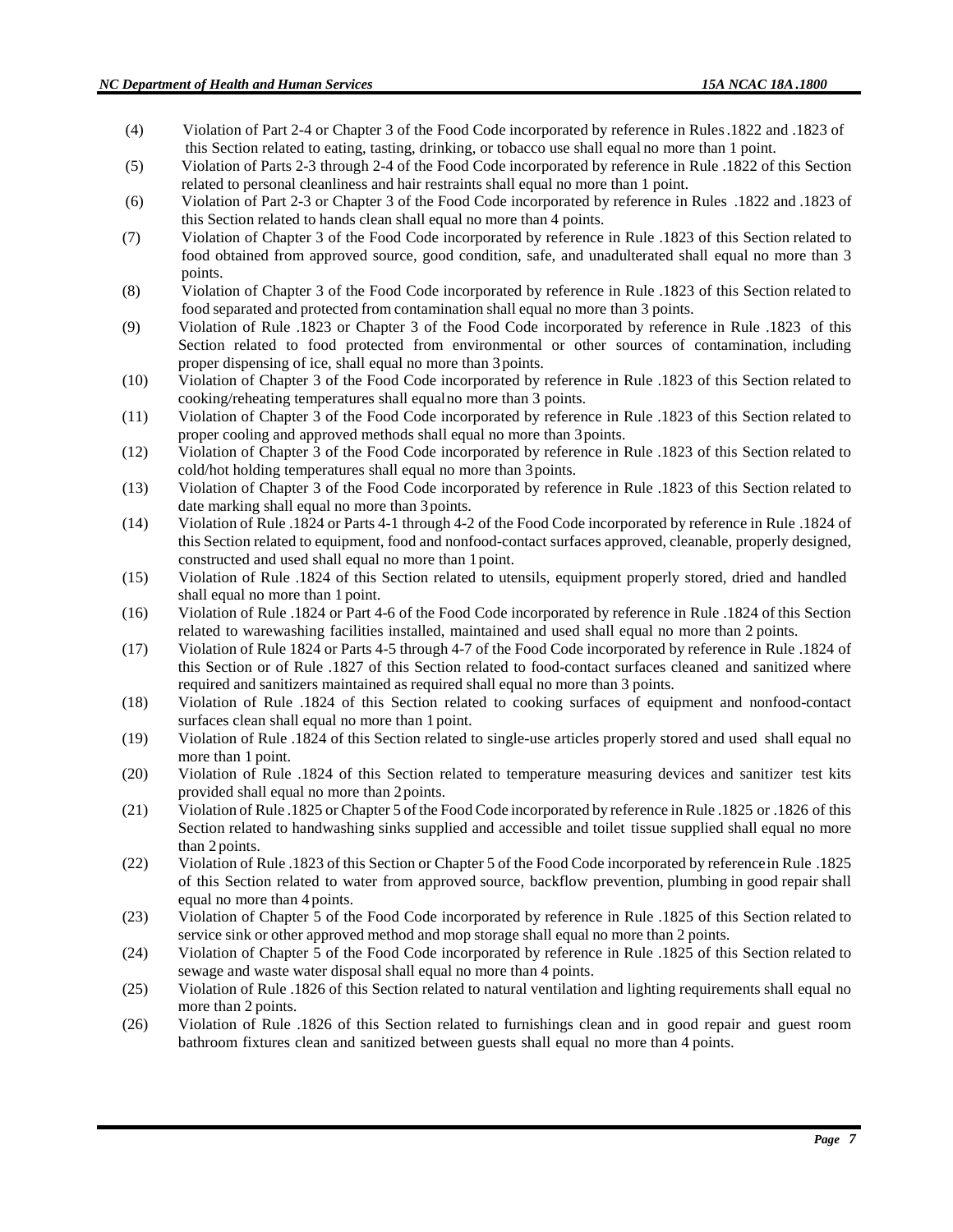- (27) Violation of Rule .1826 of this Section related to physical facilities installed, maintained and clean shall equal no more than 4 points.
- (28) Violation of Rule .1826 of this Section related to insects and rodents presentshall equal no more than 4 points.
- (29) Violation of Rule .1828 of this Section related to linens changed as required shall equal no more than 3 points.
- (30) Violation of Rule .1828 of this Section related to linen clean and in good repair shall equal no more than 4 points.
- (31) Violation of Rule .1828 of this Section related to linen properly handled and stored shall equal no more than 3 points.
- (32) Violation of Rule .1828 of this Section related to house keeping carts shall equal no more than 4 points.<br>(33) Violation of Rule .1825 or Chapter 5 of the Food Code incorporated by reference in .1825 of this Section
- (33) Violation of Rule .1825 or Chapter 5 of the Food Code incorporated by reference in .1825 of this Section or of Rule .1827 of this Section related to garbage and refuse disposal and facilities maintained shall equal no more than 2 points.
- (34) Violation of Rule .1826 or .1827 of this Section related to premises maintained to prevent breeding and harborages shall equal no more than 3 points.
- (35) Violation of Rule .1827 of this Section related to storage areas maintained clean, provided for maintenance equipment shall equal no more than 3 points.
- (36) Violation of Rule .1827 of this Section related to approved pesticide use shall equal no more than 3 points.
- (37) Violation of Rule .1827 of this Section related to household cleaning agents, sanitizers, and medicines properly stored and handled shall equal no more than 3points.
- (38) Violation of Rule .1827 of this Section related to premises kept neat and clean shall equal no more than 2 points.

(e) Upon request of the permit holder or his or her representative a reinspection shall be made. In the case of establishments that request an inspection for the purpose of raising the alphabetical grade, and that hold unrevoked permits, the regulatory authority shall make an unannounced inspection within 15 days from the date of the request.

*History Note: Authority G.S. 130A-4; G.S. 130A-6; G.S. 130A-248; G.S.130A-249; Eff. October 1, 2017.*

## **15A NCAC 18A .1832 GRADING**

(a) The grading of lodging establishments shall be based on a system of scoring. A lodging establishment that earns a score of:

- (1) 90 percent or more shall receive a gradeA;
- (2) 80 percent and less than 90 percent shall receive a gradeB;
- (3) 70 percent and less than 80 percent shall receive a gradeC.

(b) Permits shall be immediately revoked in accordance with G.S. 130A-23(d) for lodging establishments receiving a score of less than 70 percent.

*History Note: Authority G.S. G.S. 130A-4; G.S. 130A-6; G.S. 130A-4; G.S. 130A-6; 130A-248; G.S. 130A-249; Eff. October 1, 2017.*

## **15A NCAC 18A .1833 APPLICATION AND PLAN REVIEW**

(a) Plans drawn to scale for new lodging establishments shall be submitted for review and approval to the local health department prior to initiating construction, or prior to construction of additions or renovations, excluding cosmetic or nonstructural changes to existing lodgingestablishments.

(b) An applicant shall submit an application for a permit or transitional permit at least 30 days before the date planned for opening the lodging establishment. The applicant shall submit to the regulatory authority a written application for a permit on a form provided by the regulatory authority.

(c) The application form shall include:

(1) The name, mailing address, telephone number, and signature of the person applying for the permit and the name, mailing address, and location of the lodging establishment;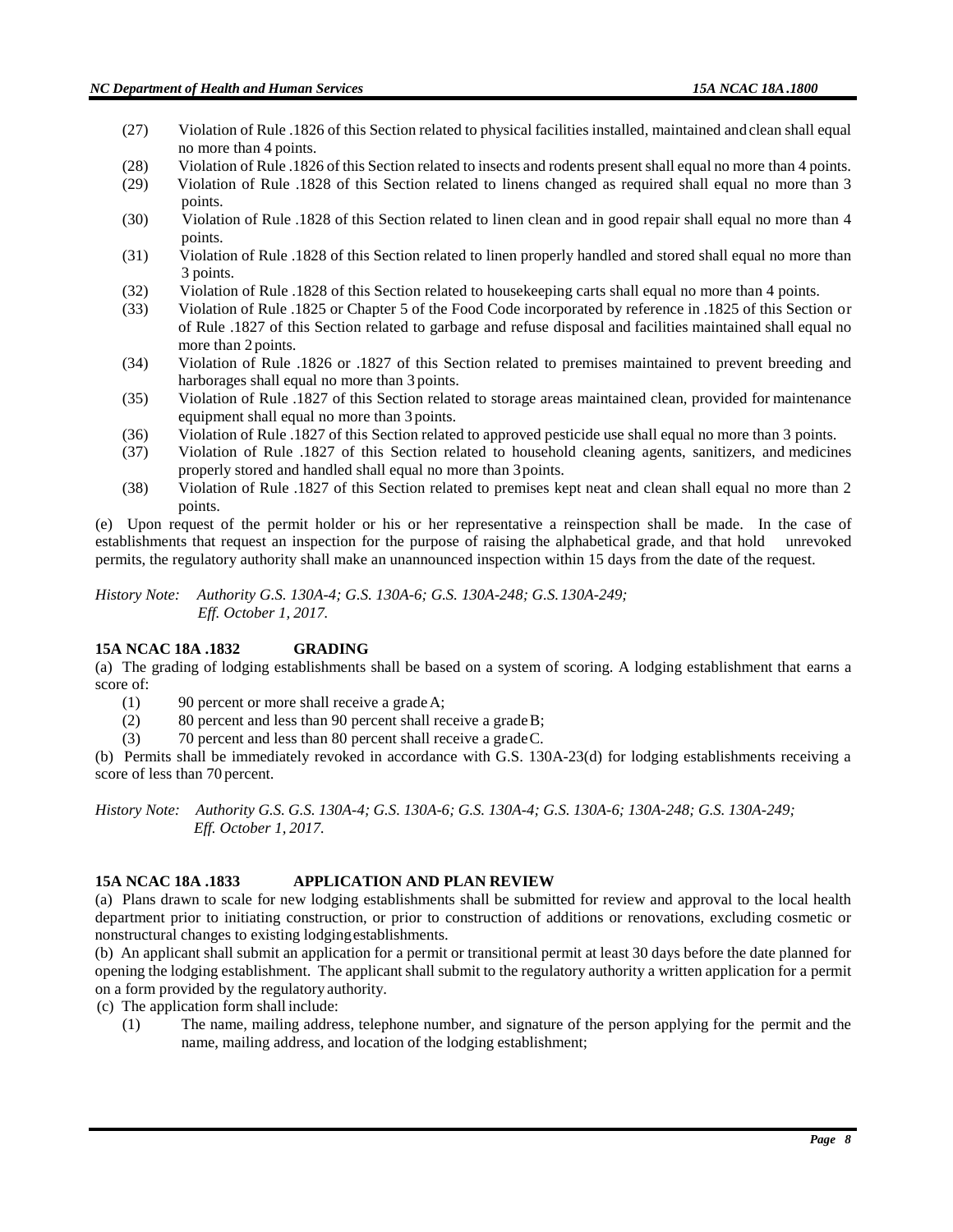- (2) Information specifying whether the lodging establishment is owned by an association, corporation, individual, partnership, or other legal entity;
- (3) The name, title, address, and telephone number of the person in charge responsible for the lodging establishment;
- (4) A statement specifying the number of guest rooms or units and whether the lodging establishment is an operation that includes one or more of the following:
	- (A) Prepares, or serves potentially hazardous food (time/temperature control for safety food) for guests;
	- (B) Prepares only food that is not potentially hazardous (time/temperature control for safety food) for guests;
	- (C) Does not prepare, but serves only prepackaged food that is not potentially hazardous (time/temperature control for safety food) forguests;
- (5) Number and type of meals served, and the menu;
- (6) Source of water supply and wastewater disposal;and
- (7) A statement signed by the applicant that attests to the accuracy of the information provided in the application.

*History Note: Authority G.S. 130A-4; G.S. 130A-6; G.S. 130A-248; Eff. October 1, 2017.*

#### **15A NCAC 18A .1834 INFORMAL REVIEW PROCESS**

(a) If a permit holder disagrees with a decision of the local health department on the enforcement of the rules of this s ection the permit holder may request an informal review in accordance with Paragraphs (b) and (c) of this Rule. (b) If the permit holder requests an informal review, the request shall be in writing and shall be postmarked or hand delivered to the local health department within seven days of notice of the decision giving rise to the review. The request shall state the issues in dispute. The informal review shall be conducted by a Registered Environmental Health Specialist authorized as an agent of the Department. If the inspection giving rise to the informal review was conducted by the Environmental Health Supervisor in the county or area where the lodging establishment is located, or when the county or area has only one Registered Environmental Health Specialist assigned to inspect lodging establishments, the Departmental Environmental Health Regional Specialist assigned to that county or area shall conduct the local informal review. As soon as possible, but no later than 30 days of receipt of the request, the person conducting the review shall:

- (1) Contact the permit holder;
- (2) Provide that permit holder an opportunity to be heard on the issues in dispute;and
- (3) Issue a written decision addressing the issues raised in the informal review.

Copies of the decision shall be delivered by the local health department to the permit holder and to the State Health Director. That decision shall be followed by the Department for the purposes of future inspections of the establishment in question unless modified pursuant to Paragraph (c) of this Rule.

(c) Following receipt of the written decision issued pursuant to Paragraph (b) of this Rule, the permit holder who initiated the informal review may request a State informal review of the resulting decision to an Informal Review Officer employed by and designated by the Department as responsible for final decisions on requests for State informal review from throughout the State. Notice of the request for State informal review shall be in writing, shall include a copy of the Environmental Health Supervisor's or his or her representative's decision, and shall be postmarked or hand-delivered to the local health department and to the Department within seven days of receipt of the written decision issued pursuant to Paragraph (b) of this Rule. Within 35 days of receipt of this request for State informal review, the designated Informal Review Officer shall hold a conference in Wake County. At least 10 days prior to the conference, the Informal Review Officer shall provide notice of the time and place of this conference to the permit holder and the Environmental Health Supervisor for the county or area where the issue arose. Within 10 days following the date of the conference, the Informal Review Officer shall issue a written decision addressing the issues raised in the State informal review and that decision shall be followed by the Department for purposes of future inspections of the establishment in question.

(d) If the informal review results in a change in the score resulting from an inspection of the establishment, the regulatory authority shall post a new grade card reflecting that new score.

(e) Nothing in this Rule shall impact the right of a permit holder to a reinspection pursuant to Rule .1831 of this Section. (f) Nothing in this Rule shall prohibit the permit holder from seeking remedies as set forth under G.S. 150B.

 *History Note: Authority G.S. 130A-4; G.S. 130A-6; G.S. 130A-248; G.S. 248-249; Eff. October 1, 2017.*